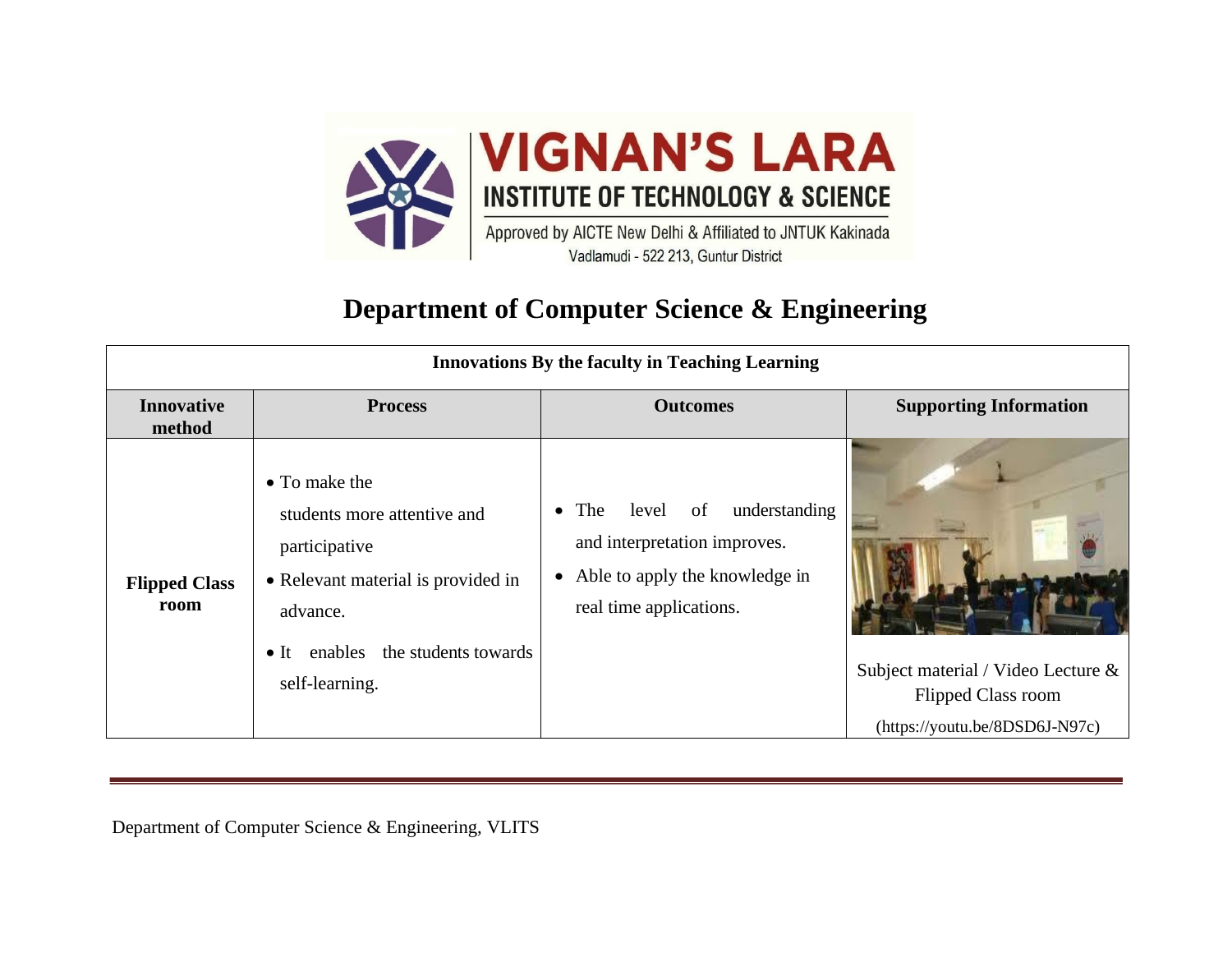| Peer Learning                             | Identification of student mentors<br>$\bullet$<br>based on Academic performance<br>• Mentors support mentee, who are<br>lagging in their academics. | Mentees are going to be attaining.<br>$\bullet$<br>improvements in their academics.<br>enabled<br>$\bullet$ Leadership<br>quality<br>is<br>among the mentors. | Active participation of students in<br>Peer Learning                                                                                                                                                                                                                                                                                                                                                                                                                                                                           |
|-------------------------------------------|-----------------------------------------------------------------------------------------------------------------------------------------------------|---------------------------------------------------------------------------------------------------------------------------------------------------------------|--------------------------------------------------------------------------------------------------------------------------------------------------------------------------------------------------------------------------------------------------------------------------------------------------------------------------------------------------------------------------------------------------------------------------------------------------------------------------------------------------------------------------------|
| <b>Online Learning</b><br>(Self Learning) | Students are motivated to learn<br>through NPTEL, Coursera etc.,<br>• The students are evaluated on a<br>common learning platform.                  | The<br>students<br>globally<br>$\bullet$<br>are<br>competitive.<br>Skills upgrade through multiple<br>$\bullet$<br>teaching learning methodologies.           | Elite<br><b>Online Certification</b><br>This certificate is awarded to<br><b>BANDARU PRAVALLIKA</b><br>for successfully completing the course<br>The Joy of Computing Using Python<br>with a consolidated score of 82 %<br>Online Assignments 23.5/25 Programming Exam 25/25<br>Proctored Exam 33/50<br>Total number of candidates certified in this course: 8505<br>Devendre Jalikal<br>Prof. Devendra Ja<br><b>Jul-Oct 2019</b><br>the fire Continuing Education III<br>(12 week course)<br><b>Online Course certificate</b> |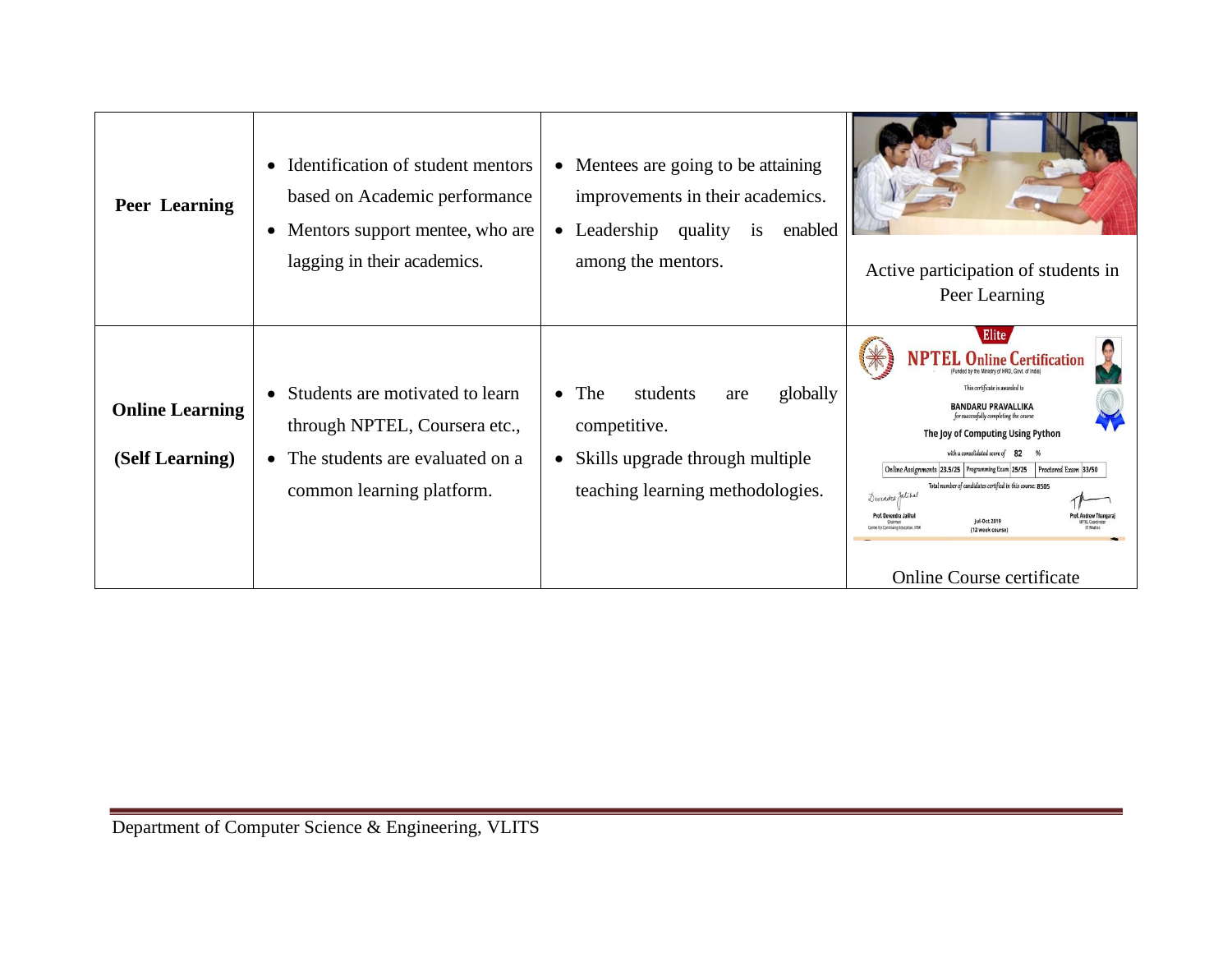| <b>RPT</b><br><b>(Revision Practice)</b><br>Test) | • Revise the topics unit wise by<br>faculty.<br>• Practice the topics by students<br>conduct the test after practicing<br>the topics                                                                                                                            | • Students are able to pass and<br>obtain merit grades in exams.                                                                                                                                                                                                 | Students involved in RPT             |
|---------------------------------------------------|-----------------------------------------------------------------------------------------------------------------------------------------------------------------------------------------------------------------------------------------------------------------|------------------------------------------------------------------------------------------------------------------------------------------------------------------------------------------------------------------------------------------------------------------|--------------------------------------|
| <b>Blended learning</b>                           | • Blended learning is an approach<br>that combines online educational<br>material with face- to- face<br>interaction.<br>provides<br>multiple<br>$\bullet$ It<br>opportunities<br>through<br>online<br>interaction<br>traditional<br>with<br>classroom methods. | • Provide Access to global resources<br>materials that meet<br>and<br>the<br>students' level of knowledge and<br>interest.<br>• Self-Pacing increases satisfaction.<br>• Better information retention reduces<br>the stress level in slow and quick<br>learners. | Students engaged in blended learning |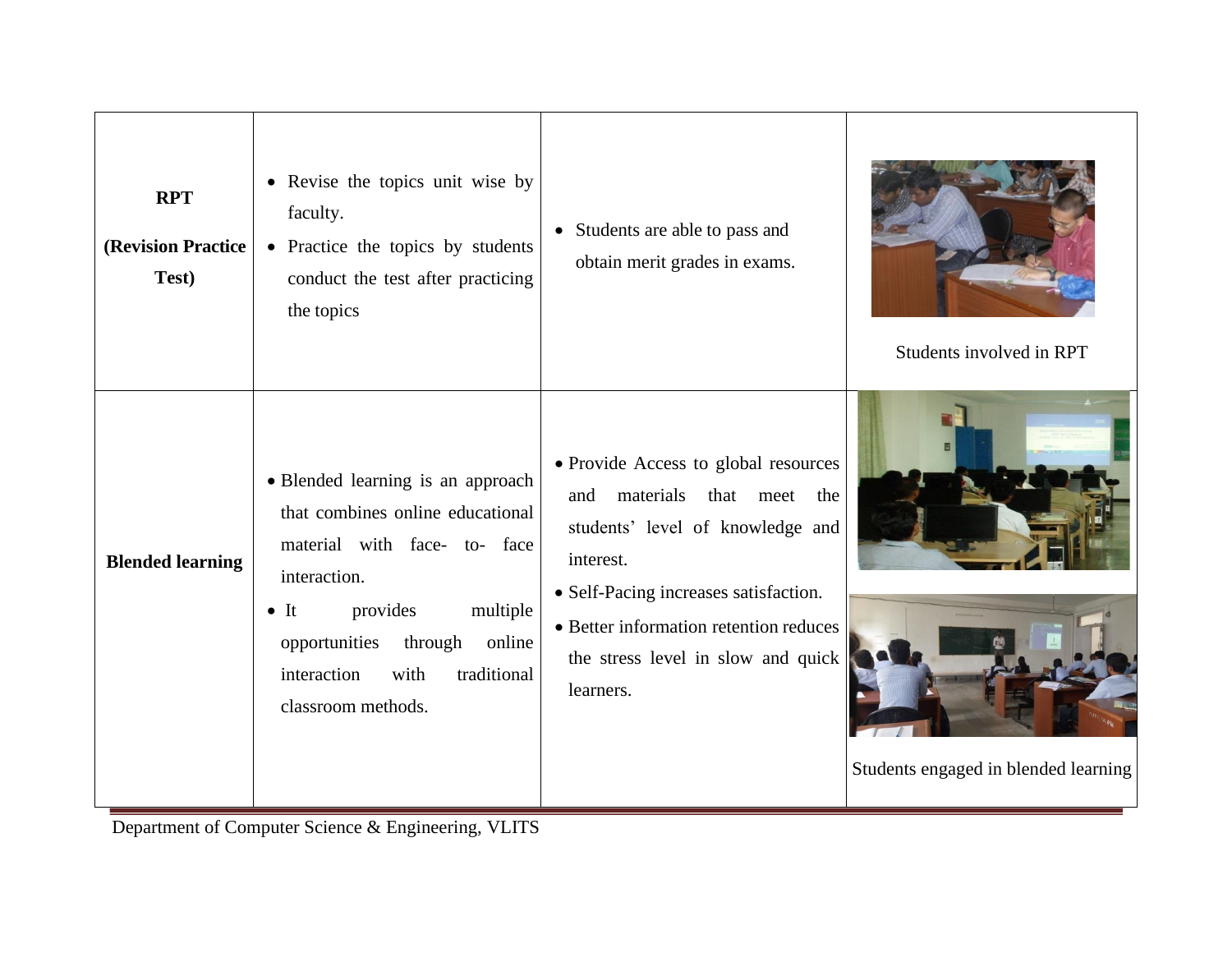| <b>VLITS Moodle</b><br>(Vignan skill<br><b>Academy</b> ) | • Provide easy access to the content.<br>$\bullet$ To<br>provide<br>web<br>based<br>personalized environment for easy<br>learning.<br>• Lecture notes, PPTs, Video links,<br>Previous question papers, GATE<br>question papers are uploaded in<br>Moodle server. | • The students are able to access the<br>curriculum study material<br>• Facilitates the students to access<br>content from any location.<br>• Helps the teachers to upload content<br>into a single repository.<br>• Pass percentage rate is increased by<br>adapting this practice. | SEARCH OUR MAJORS<br>Choose Your Majors.<br>Dynamics<br>Inorganic Chemistry<br>$(\frac{https://vignanskills.in/}{$<br>Accessing course materials using<br>Moodle |
|----------------------------------------------------------|------------------------------------------------------------------------------------------------------------------------------------------------------------------------------------------------------------------------------------------------------------------|--------------------------------------------------------------------------------------------------------------------------------------------------------------------------------------------------------------------------------------------------------------------------------------|------------------------------------------------------------------------------------------------------------------------------------------------------------------|
| Mini projects                                            | Students<br>motivated<br>are<br>to<br>$\bullet$<br>identify the problem related to<br>society and solving the problems<br>with the help of laboratory<br>resources and faculty                                                                                   | • Create opportunities to explore<br>theory<br>opportunity<br>• It creates<br>an<br>to<br>transform<br>theoretical<br>the<br>knowledge into working models.                                                                                                                          | Students participate in Projects                                                                                                                                 |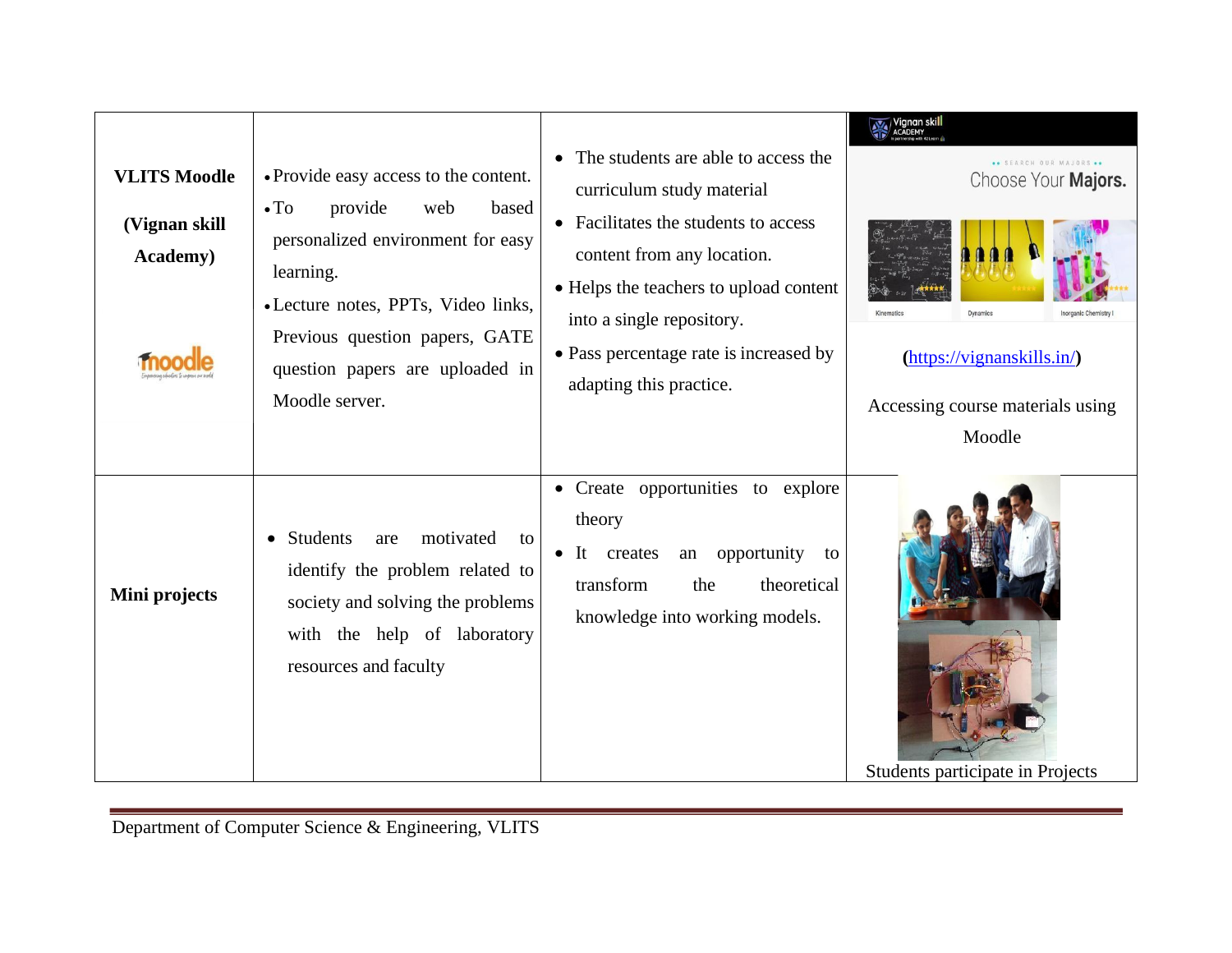| <b>Modular courses</b> | • Courses are offered by the<br>industry to make the students<br>skill oriented<br>• Elite courses are offered during<br>summer breaks for advanced<br>learners.                                                                                                        | • Gap is able to fill between the<br>industry and academics in order to<br>make students industry ready.                                                                                                                      | <b>Students during modular Courses</b>                                                                                                                                                                                                                                                                                                          |
|------------------------|-------------------------------------------------------------------------------------------------------------------------------------------------------------------------------------------------------------------------------------------------------------------------|-------------------------------------------------------------------------------------------------------------------------------------------------------------------------------------------------------------------------------|-------------------------------------------------------------------------------------------------------------------------------------------------------------------------------------------------------------------------------------------------------------------------------------------------------------------------------------------------|
| <b>Virtual class</b>   | • Voluntarily a paradigm shift took<br>place in the field of education<br>and flipped to online teaching<br>methodologies to fill the gap due<br>to COVID-19.<br>• Virtual platforms like ZOOM are<br>used to interact with the students,<br>led by a virtual classroom | deviation<br>N <sub>o</sub><br>of<br>academic<br>calendar<br>faculty<br>Both<br>and<br>students<br>experienced virtual classes thus<br>beat COVID-19<br>It is observed that absenteelsm is<br>minimized during these sessions | g protocoll stacks, and other components regruived for a particular application, a<br>Application<br><b>RTOS</b><br>Oten<br>ketworking<br>Components<br><b>POSX</b><br>Support<br>$D9$ ics<br><b>BEP</b><br>Tangel Hardware<br>eura (Li<br>High-level view of an KTOS, its kernel, and this, components found in embedded syst<br>Virtual class |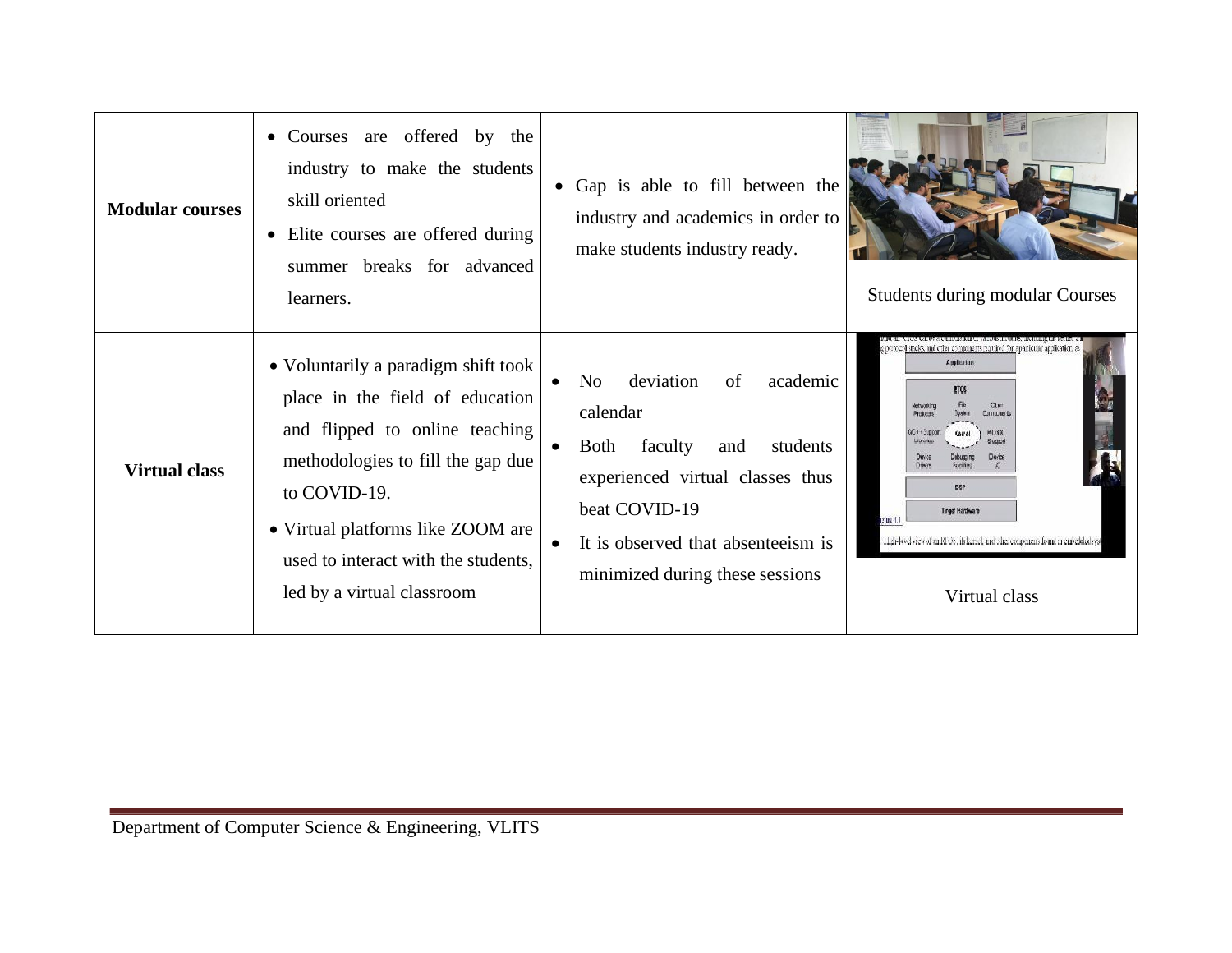| <b>Student Seminars</b> | The overall objective of this<br>$\bullet$<br>activity is to motivate students<br>for Self-Study and Group Study. | enhances<br>$\bullet$ This<br>best practice<br>Listening ability. Working in a<br>team builds Leadership quality in<br>students<br>• Team building and team spirit of<br>students grows as they work in a<br>Team. The Communication Skills<br>are improved by Oral presentations<br>in seminars.<br>Sharing of Knowledge happens<br>while preparing. Students learn<br>management skill. Students will be<br>able to deal with conflicting<br>opinions.<br>Students participated in various<br>seminars by using visual aids. | <b>Student Seminar</b> |
|-------------------------|-------------------------------------------------------------------------------------------------------------------|--------------------------------------------------------------------------------------------------------------------------------------------------------------------------------------------------------------------------------------------------------------------------------------------------------------------------------------------------------------------------------------------------------------------------------------------------------------------------------------------------------------------------------|------------------------|
|-------------------------|-------------------------------------------------------------------------------------------------------------------|--------------------------------------------------------------------------------------------------------------------------------------------------------------------------------------------------------------------------------------------------------------------------------------------------------------------------------------------------------------------------------------------------------------------------------------------------------------------------------------------------------------------------------|------------------------|